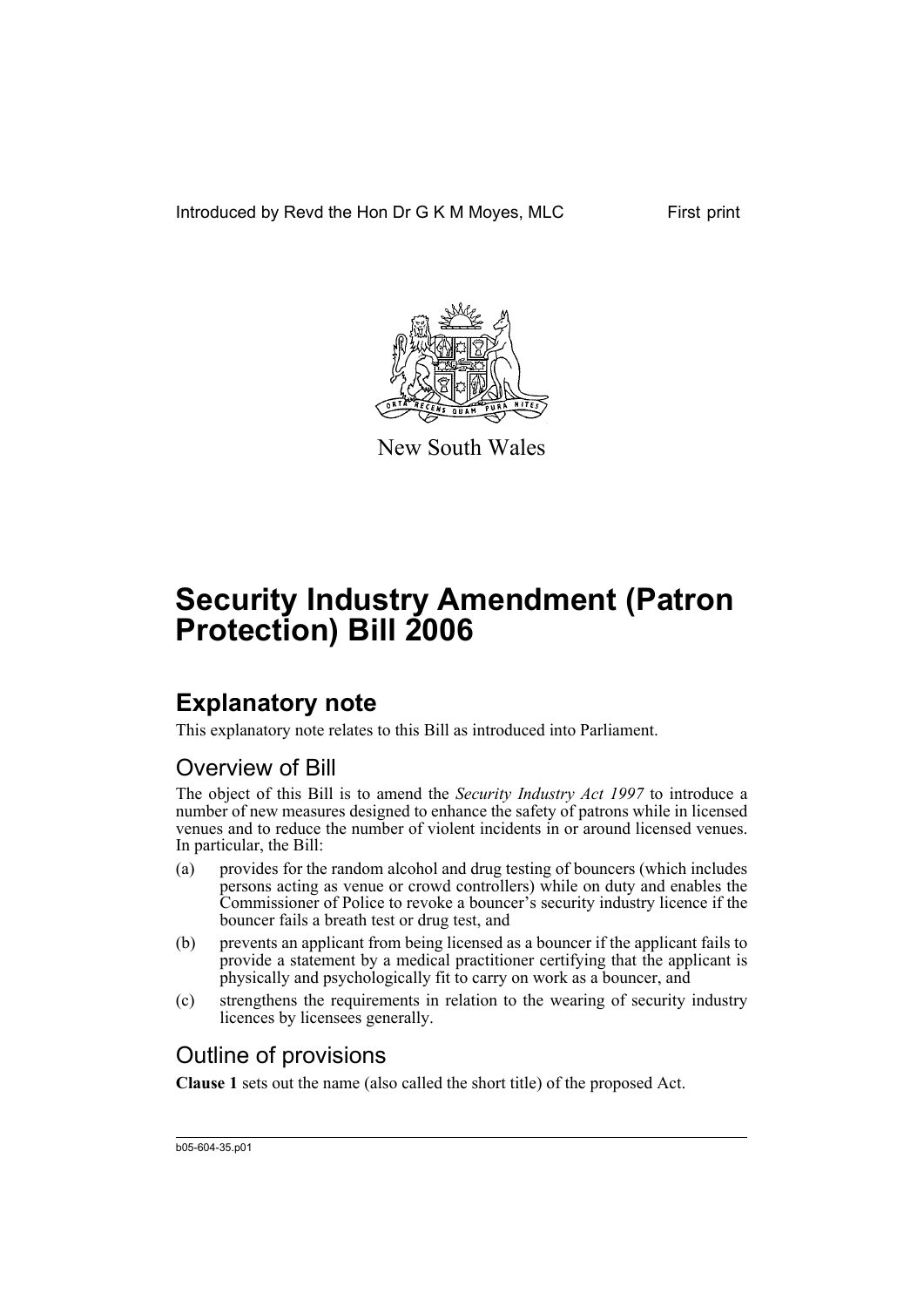Explanatory note

**Clause 2** provides for the commencement of the proposed Act on a day or days to be appointed by proclamation.

**Clause 3** is a formal provision that gives effect to the amendments to the *Security Industry Act 1997* set out in Schedule 1.

## **Schedule 1 Amendments**

**Schedule 1 [1]** requires the Commissioner of Police to refuse an application for a licence that would authorise a person to act as a bouncer if the person has not provided a statement by a medical practitioner certifying that the person is both physically and psychologically fit to do that type of work. In obtaining such a statement, the applicant will be required to disclose to the medical practitioner any relevant medical, psychiatric or psychological condition.

**Schedule 1 [2]** enables the Commissioner, in determining whether an applicant is a fit and proper person to be licensed, to have regard to information about the applicant obtained by the Commissioner in accordance with an information sharing arrangement under the *Fair Trading Act 1987* (which relates to such matters as consumer complaints and probity assessments).

**Schedule 1 [3]** specifies the size of the letters and figures that must appear on a security industry licence.

**Schedule 1 [4]** specifies additional grounds for revoking a bouncer's security industry licence.

**Schedule 1 [5]** inserts new provisions dealing with the random drug and alcohol testing, by police officers, of bouncers and other crowd controllers while on duty. The refusal or failure to undergo a drug or alcohol test, or the returning of a positive test, are grounds for revoking the person's licence.

**Schedule 1 [6]–[11]** make a number of changes to the existing requirements in relation to the wearing of security industry licences by licensees. A licence must be worn at chest level and be clearly readable at all times. In the case of bouncers and other crowd controllers, a licence must be fixed to the licensee's clothing.

**Schedule 1 [12]** enables regulations of a savings and transitional nature to be made as a consequence of the enactment of the proposed Act.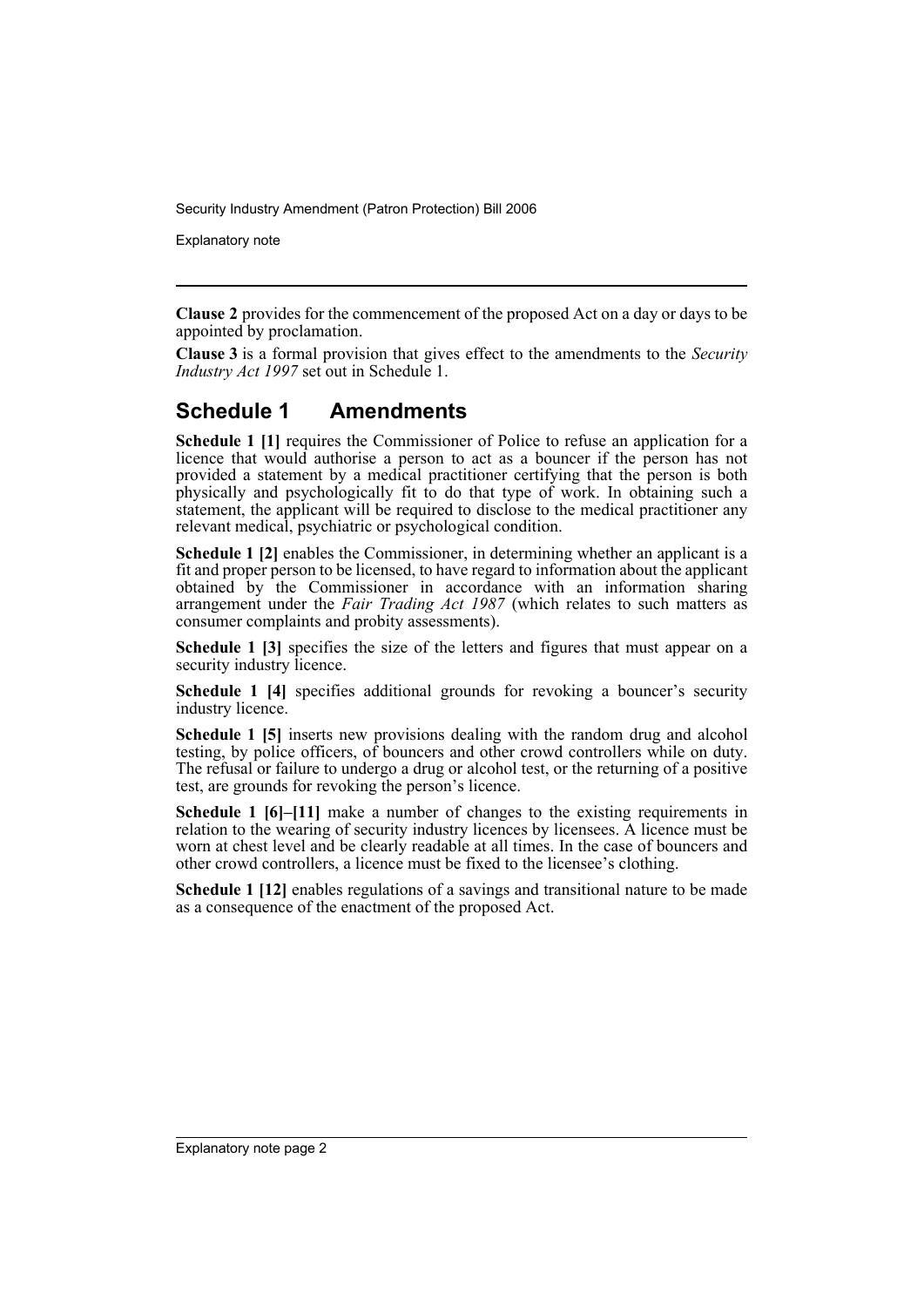Introduced by Revd the Hon Dr G K M Moyes, MLC First print



New South Wales

# **Security Industry Amendment (Patron Protection) Bill 2006**

# **Contents**

|                                                | Page |
|------------------------------------------------|------|
| Name of Act                                    |      |
| 2 Commencement                                 |      |
| Amendment of Security Industry Act 1997 No 157 | 2    |
| Schedule 1 Amendments                          | 3    |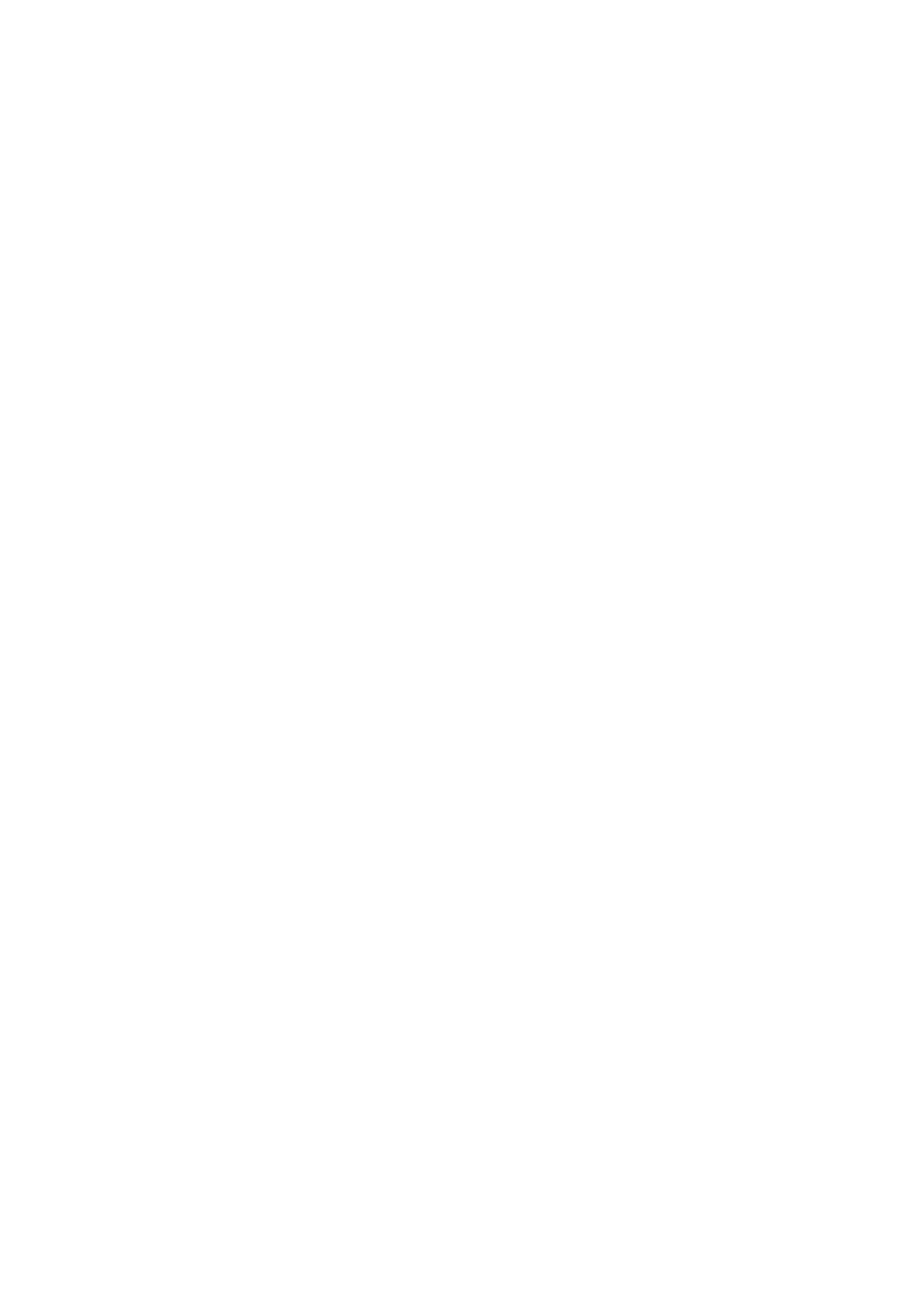

New South Wales

# **Security Industry Amendment (Patron Protection) Bill 2006**

No , 2006

### **A Bill for**

An Act to amend the *Security Industry Act 1997* to introduce new measures (including random drug and alcohol testing of bouncers and crowd controllers) designed to protect patrons of licensed venues and to make further provision with respect to the regulation of persons in the security industry and the carrying on of security activities; and for other purposes.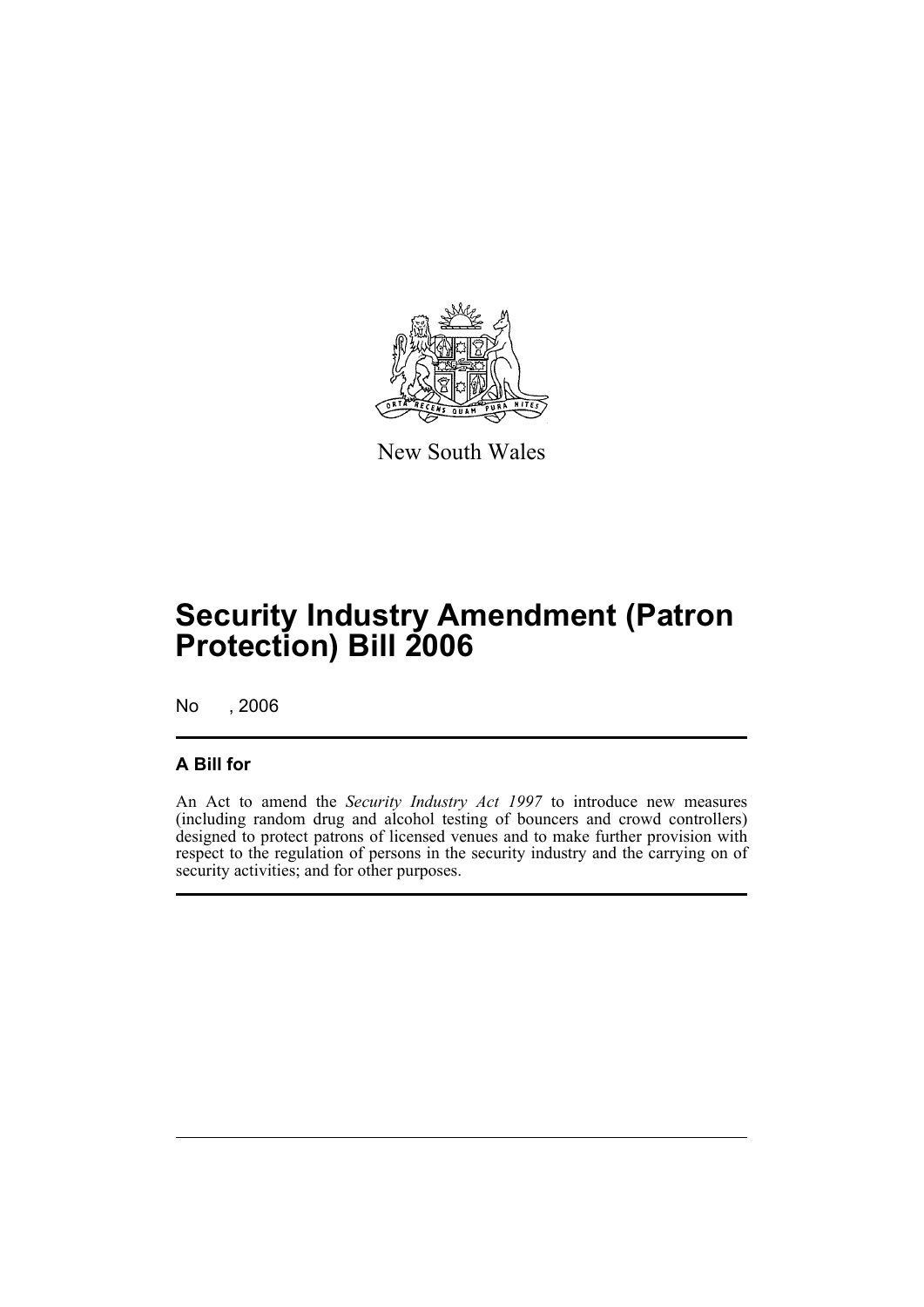<span id="page-5-2"></span><span id="page-5-1"></span><span id="page-5-0"></span>

|              | The Legislature of New South Wales enacts:                                   |                     |
|--------------|------------------------------------------------------------------------------|---------------------|
| 1            | Name of Act                                                                  | 2                   |
|              | This Act is the Security Industry Amendment (Patron Protection)<br>Act 2006. | 3<br>$\overline{4}$ |
| $\mathbf{2}$ | <b>Commencement</b>                                                          | 5                   |
|              | This Act commences on a day or days to be appointed by proclamation.         | 6                   |
| 3            | Amendment of Security Industry Act 1997 No 157                               | 7                   |
|              | The <i>Security Industry Act 1997</i> is amended as set out in Schedule 1.   | 8                   |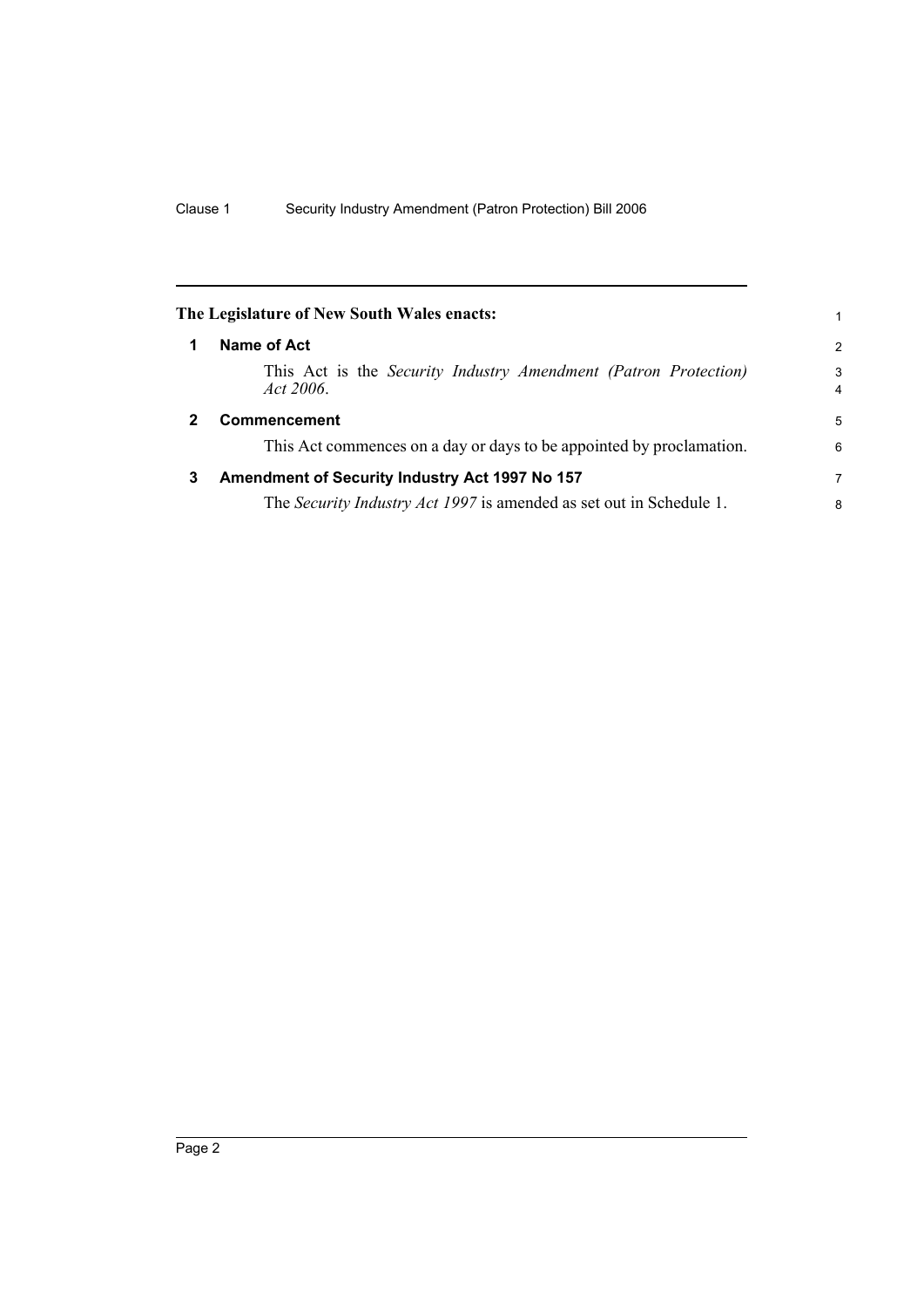Amendments **Amendments** Schedule 1

1

3 4

## <span id="page-6-0"></span>**Schedule 1 Amendments**

(Section 3) **[1] Section 15 Restrictions on granting licence—general suitability criteria** Insert after section 15 (1): (1A) In the case of an application for a class 1C or P1C licence made after the commencement of this subsection, the Commissioner must refuse to grant the application if the applicant has not provided a statement by a medical practitioner certifying that the applicant is physically and psychologically fit to carry on security activities of the kind authorised by the licence. (1B) In the course of obtaining a statement for the purposes of subsection (1A), the applicant is required to disclose to the medical practitioner concerned any relevant medical, psychiatric or psychological condition (both present and during the last 5 years). **[2] Section 15 (6A)** Insert after section 15 (6): (6A) Without limiting subsection (6), the Commissioner may, in determining whether an applicant is a fit and proper person to hold the class of licence sought by the applicant, have regard to any information in relation to the applicant that is obtained by the Commissioner in accordance with an information sharing arrangement under section 9A of the *Fair Trading Act 1987*. **Note.** The information about an applicant that may be obtained under such an arrangement is limited to the following: (a) information concerning investigations, law enforcement, assessment of complaints, licensing or disciplinary matters, (b) probity assessments and reference checks concerning persons who provide goods or services to consumers, (c) any other information affecting the interests of consumers. **[3] Section 22 Form of licence** Insert after section 22 (2): (3) The class (or subclass) of a licence, and the number of the licence, must appear in black letters and figures that are at least 3 centimetres in height.  $\overline{2}$ 5 6 7 8 **9** 10 11 12 13  $14$ 15 16 17 18 19  $20$ 21 22 23 24 25 26 27 28 29 30 31 32 33 34 35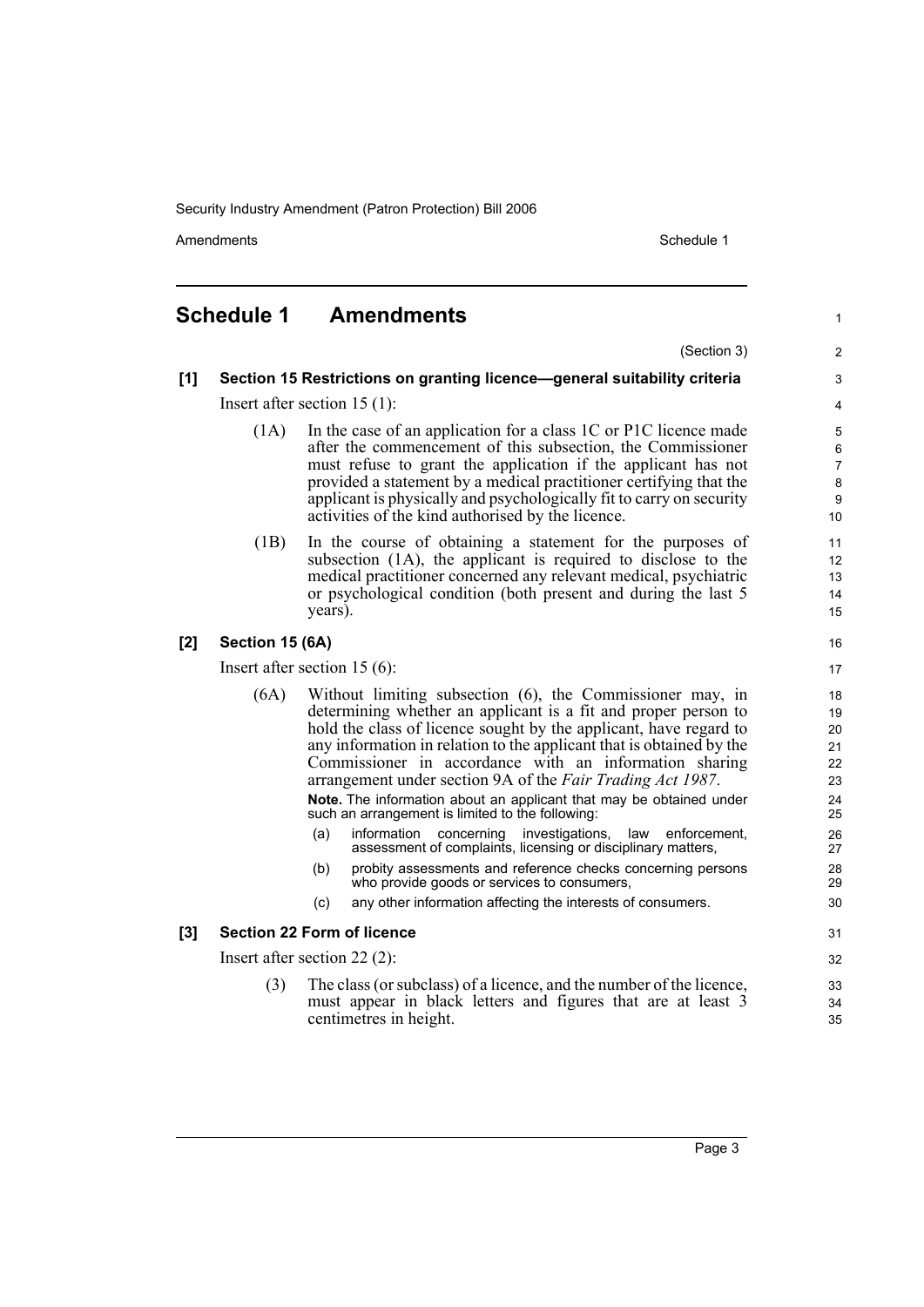Schedule 1 Amendments

#### **[4] Section 26 Revocation of licence**

Insert after section 26 (1) (b):

- (b1) in the case of a class 1C or P1C licence:
	- (i) if the licensee refuses or fails to undergo a breath test or to submit a breath analysis, or to provide a sample of the licensee's urine or hair, when required to do so in accordance with Division 3A, or

21 22

23  $24$ 

- (ii) if the result of a test conducted under Division 3A indicates that the prescribed concentration of alcohol was present in the licensee's blood while the licensee was carrying on security activities authorised by the licence, or
- (iii) if the result of a test conducted under Division 3A indicates that the licensee has used a prohibited drug, or
- (iv) if the licensee failed, in the course of obtaining a statement by a medical practitioner for the purposes of section 15 (1A), to disclose to the medical practitioner a relevant medical, psychiatric or psychological condition, or
- **[5] Part 2, Division 3A**

Insert after Division 3:

### **Division 3A Testing of crowd and venue controllers and bouncers for alcohol and prohibited drugs**

### **28A Definitions**

In this Division:

*analyst* means a person employed by the Government of New South Wales as an analyst.

*AS 4308* means the document entitled AS/NZS 4308:2001, *Procedures for the collection, detection and quantitation of drugs of abuse in urine*, published jointly by Standards Australia and Standards New Zealand and in force as at 29 March 2001.

*breath analysing instrument* means any instrument of a type approved by the Governor by order under the *Road Transport (Safety and Traffic Management) Act 1999* as such an instrument, that is, as an instrument designed to ascertain, by analysis of a person's breath, the concentration of alcohol present in that person's blood.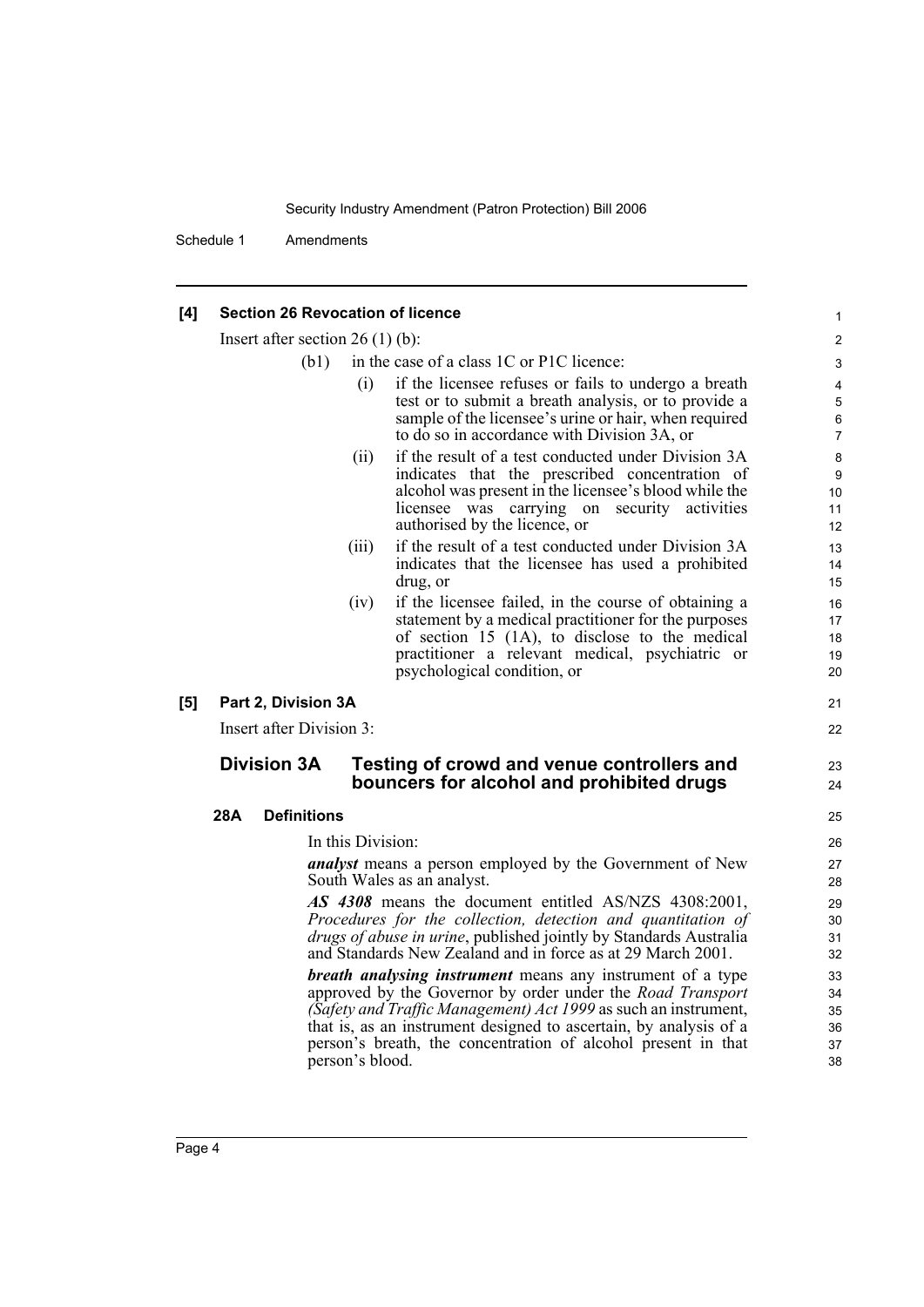Amendments Schedule 1

|     |                                                               |                                                     | <b>breath analysis</b> means a test carried out by a breath analysing<br>instrument for the purpose of ascertaining, by analysis of a<br>person's breath, the concentration of alcohol present in that<br>person's blood.                                               | $\mathbf{1}$<br>$\overline{2}$<br>3<br>4 |  |  |  |
|-----|---------------------------------------------------------------|-----------------------------------------------------|-------------------------------------------------------------------------------------------------------------------------------------------------------------------------------------------------------------------------------------------------------------------------|------------------------------------------|--|--|--|
|     |                                                               |                                                     | breath test means a test:                                                                                                                                                                                                                                               | 5                                        |  |  |  |
|     |                                                               | (a)                                                 | that is designed to indicate the concentration of alcohol<br>present in a person's blood, and                                                                                                                                                                           | 6<br>$\overline{7}$                      |  |  |  |
|     |                                                               | (b)                                                 | that is carried out on the person's breath by means of a<br>device (not being a breath analysing instrument) of a type<br>approved by the Governor for the conduct of breath tests<br>under<br>the<br>Road Transport<br>(Safety and<br>Traffic<br>Management) Act 1999. | 8<br>9<br>10<br>11<br>12                 |  |  |  |
|     |                                                               | licence.                                            | <i>licensee</i> means a person who is the holder of a class 1C or P1C                                                                                                                                                                                                   | 13<br>14                                 |  |  |  |
|     |                                                               |                                                     | prescribed concentration of alcohol means a concentration of<br>0.02 grams or more of alcohol in 100 millilitres of blood.                                                                                                                                              | 15<br>16                                 |  |  |  |
|     |                                                               |                                                     | <b>prohibited drug</b> has the same meaning as in the Drug Misuse and<br>Trafficking Act 1985.                                                                                                                                                                          | 17<br>18                                 |  |  |  |
| 28B |                                                               | Testing for presence of alcohol or prohibited drugs |                                                                                                                                                                                                                                                                         |                                          |  |  |  |
|     | (1)                                                           |                                                     | A police officer may require a licensee, at any time during the<br>course of the licensee's employment:                                                                                                                                                                 | 20<br>21                                 |  |  |  |
|     |                                                               | (a)                                                 | to undergo a breath test, or submit to a breath analysis, for<br>the purpose of testing for the presence of alcohol, or                                                                                                                                                 | 22<br>23                                 |  |  |  |
|     |                                                               | (b)                                                 | to provide a sample of the licensee's urine or hair for the<br>purpose of testing for the presence of prohibited drugs,                                                                                                                                                 | 24<br>25                                 |  |  |  |
|     |                                                               |                                                     | in accordance with the reasonable directions of the police officer.                                                                                                                                                                                                     | 26                                       |  |  |  |
|     | (2)                                                           |                                                     | The selection of a licensee for testing pursuant to subsection $(1)$<br>may be conducted on a random or targeted basis.                                                                                                                                                 | 27<br>28                                 |  |  |  |
|     | (3)                                                           |                                                     | Without limiting subsection (2), a licensee may be selected for<br>testing whether or not there is any suspicion that the licensee has<br>recently consumed alcohol or has used a prohibited drug.                                                                      | 29<br>30<br>31                           |  |  |  |
| 28C | Breath analysis of licensee following positive breath testing |                                                     |                                                                                                                                                                                                                                                                         |                                          |  |  |  |
|     | (1)                                                           | This section applies if:                            |                                                                                                                                                                                                                                                                         |                                          |  |  |  |
|     |                                                               | (a)                                                 | it appears to a police officer, as a result of a breath test<br>conducted under section 28B, that the prescribed<br>concentration of alcohol may be present in a licensee's<br>blood, or                                                                                | 34<br>35<br>36<br>37                     |  |  |  |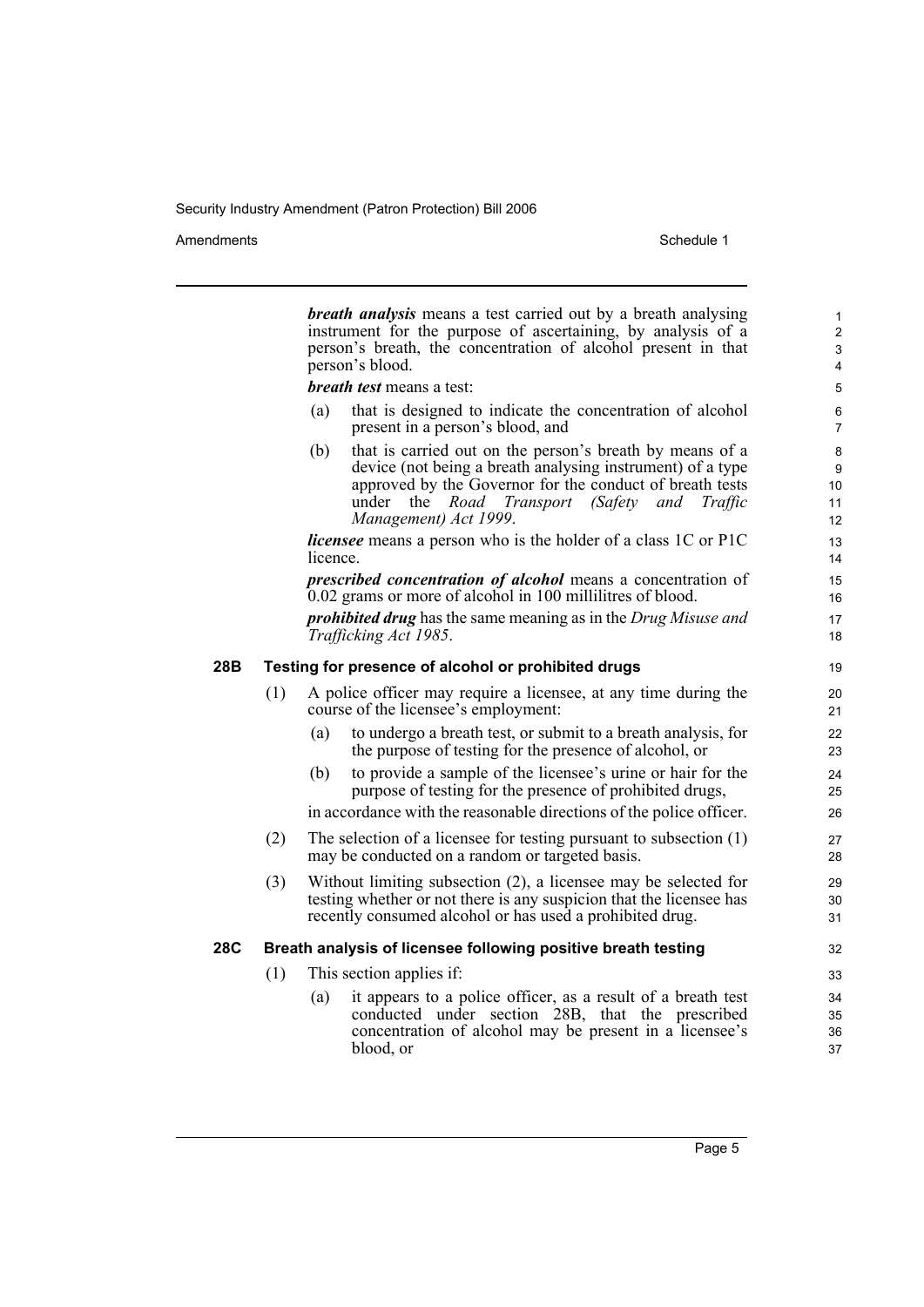Schedule 1 Amendments

|     |     | a licensee, who is required by a police officer to undergo a<br>(b)<br>breath test under this Division, refuses or fails to do so in<br>accordance with the direction of the police officer.                                                                                  | 1<br>$\overline{2}$<br>3         |  |  |  |  |  |
|-----|-----|-------------------------------------------------------------------------------------------------------------------------------------------------------------------------------------------------------------------------------------------------------------------------------|----------------------------------|--|--|--|--|--|
|     | (2) | In such a case, the police officer may require the licensee to<br>submit to a breath analysis in accordance with the directions of<br>the police officer.                                                                                                                     | 4<br>5<br>6                      |  |  |  |  |  |
|     | (3) | As soon as practicable after a licensee has submitted to a breath<br>analysis the person who carried out the analysis must deliver to<br>the licensee a statement in writing signed by the person<br>specifying:                                                              | 7<br>8<br>$\boldsymbol{9}$<br>10 |  |  |  |  |  |
|     |     | the concentration of alcohol determined by the analysis to<br>(a)<br>be present in the licensee's blood and expressed in grams<br>of alcohol in 100 millilitres of blood, and                                                                                                 | 11<br>12<br>13                   |  |  |  |  |  |
|     |     | (b)<br>the day on which and time of the day at which the breath<br>analysis was completed.                                                                                                                                                                                    | 14<br>15                         |  |  |  |  |  |
|     | (4) | A licensee who is required to submit to a breath analysis may<br>request the police officer making the requisition to arrange for the<br>taking (in the presence of a police officer) of a sample of the<br>licensee's blood for analysis, at the licensee's own expense, by: | 16<br>17<br>18<br>19             |  |  |  |  |  |
|     |     | a medical practitioner nominated by the licensee, or<br>(a)<br>a medical practitioner nominated by a police officer at the<br>(b)<br>licensee's request.                                                                                                                      | 20<br>21<br>22                   |  |  |  |  |  |
|     | (5) | The making of any such request or the taking of a sample of a<br>licensee's blood does not absolve the licensee from the obligation<br>imposed on the licensee to submit to a breath analysis in<br>accordance with this section.                                             | 23<br>24<br>25<br>26             |  |  |  |  |  |
|     | (6) | If a licensee makes such a request, the police officer concerned<br>must take all reasonable steps to contact the relevant medical<br>practitioner.                                                                                                                           | 27<br>28<br>29                   |  |  |  |  |  |
| 28D |     | Action with respect to samples of urine, hair and blood                                                                                                                                                                                                                       |                                  |  |  |  |  |  |
|     | (1) | This section applies to:                                                                                                                                                                                                                                                      |                                  |  |  |  |  |  |
|     |     | a police officer who arranges for a sample of urine or hair<br>(a)<br>to be taken when empowered to do so under section 28B,<br>and                                                                                                                                           | 32<br>33<br>34                   |  |  |  |  |  |
|     |     | a medical practitioner who takes a sample of blood when<br>(b)<br>empowered to do so under section 28C.                                                                                                                                                                       | 35<br>36                         |  |  |  |  |  |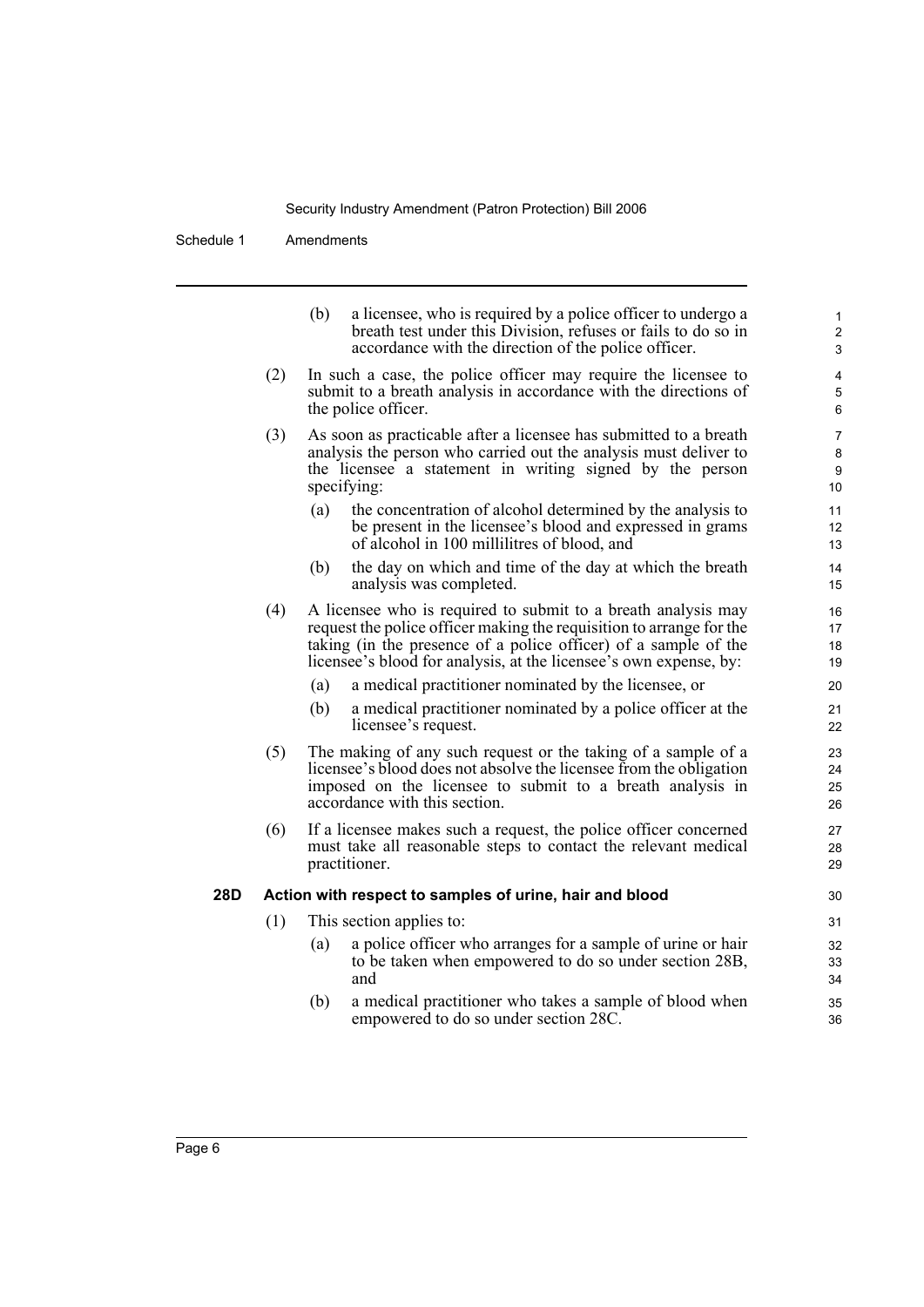Amendments Schedule 1

|     | (2) |     | the licensee. | A person to whom this section applies must ask the licensee from<br>whom the sample was taken whether or not the licensee would<br>like to keep part of the sample of urine, hair or blood taken from                                                 | 1<br>$\overline{c}$<br>3<br>4 |  |
|-----|-----|-----|---------------|-------------------------------------------------------------------------------------------------------------------------------------------------------------------------------------------------------------------------------------------------------|-------------------------------|--|
|     | (3) |     |               | A person to whom this section applies must:                                                                                                                                                                                                           | 5                             |  |
|     |     | (a) |               | divide the sample into 2 approximately equal portions, or,                                                                                                                                                                                            | 6<br>7                        |  |
|     |     |     |               | if the licensee has indicated that he or she would like to<br>keep a part of the sample, divide the same into 3                                                                                                                                       |                               |  |
|     |     |     |               | approximately equal portions, and                                                                                                                                                                                                                     | 8<br>9                        |  |
|     |     | (b) |               | place each portion into a container, and                                                                                                                                                                                                              | 10                            |  |
|     |     | (c) |               | fasten and seal each container, and                                                                                                                                                                                                                   | 11                            |  |
|     |     | (d) |               | mark or label each container for future identification.                                                                                                                                                                                               | 12                            |  |
|     | (4) |     |               | Of the sealed containers:                                                                                                                                                                                                                             | 13                            |  |
|     |     | (a) |               | the first container must:                                                                                                                                                                                                                             | 14                            |  |
|     |     |     | (i)           | in the case of a sample taken by a medical<br>practitioner under section 28C, be handed by a<br>medical practitioner to the police officer present<br>when the sample was taken, or                                                                   | 15<br>16<br>17<br>18          |  |
|     |     |     | (ii)          | in any other case, be dealt with in accordance with<br>section 28E, and                                                                                                                                                                               | 19<br>20                      |  |
|     |     | (b) |               | the second container must be transported to a laboratory<br>accredited by the Department of Health and nominated by<br>the Commissioner, and must be stored at that laboratory on<br>behalf of the Commissioner, and                                  | 21<br>22<br>23<br>24          |  |
|     |     | (c) |               | in the case where the licensee has indicated that he or she<br>would like to keep a part of the sample, the third container<br>must be given to the licensee.                                                                                         | 25<br>26<br>27                |  |
|     | (5) |     |               | In the case of samples of urine, the 2 sealed containers referred to<br>in subsection $(4)$ (a) and (b) must be handled in accordance with<br>the procedure set out in AS 4308 or any other procedure approved<br>by the Commissioner in that regard. | 28<br>29<br>30<br>31          |  |
| 28E |     |     |               | Analysis of samples of urine, hair or blood                                                                                                                                                                                                           | 32                            |  |
|     | (1) |     |               | A police officer may arrange for a portion of a sample of a                                                                                                                                                                                           | 33                            |  |
|     |     |     |               | licensee's urine, hair or blood taken in accordance with this                                                                                                                                                                                         | 34                            |  |
|     |     |     |               | Division to be submitted for analysis to an analyst to determine<br>the concentration of alcohol in the blood or to determine whether                                                                                                                 | 35<br>36                      |  |

the urine or hair contains a prohibited drug.

37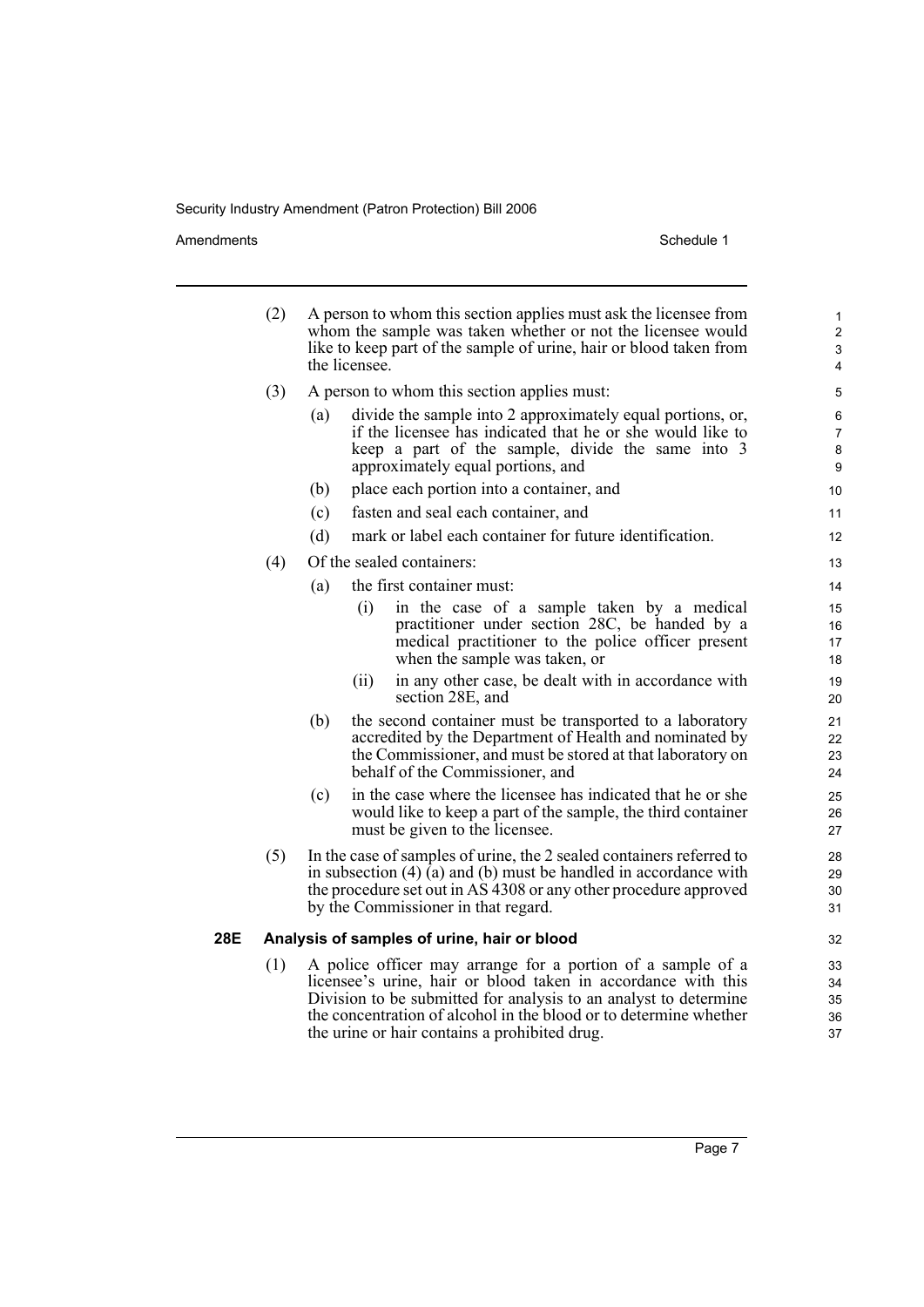Schedule 1 Amendments

- (2) An analyst to whom a portion of a sample of urine, hair or blood is submitted for analysis under this section may carry out an analysis of the portion to determine the concentration of alcohol in the blood or to determine whether the urine or hair contains alcohol or a prohibited drug or drugs, as the case requires.
- (3) Such analysis must be carried out, and a report on that analysis provided, in accordance with the procedure set out in AS 4308 or any other procedure approved by the Commissioner in that regard.
- (4) Analysis must be carried out in a laboratory accredited by the Department of Health and nominated by the Commissioner.
- (5) If the first analysis of a portion of the sample indicates the presence of alcohol or a prohibited drug in the sample, an analysis of another portion of the sample must be undertaken.

#### **28F Interfering with results of test**

- (1) A licensee who does anything to introduce, or alter the concentration of, alcohol or any prohibited drug in the licensee's urine, hair or blood before submitting to a breath analysis or providing a sample of urine, blood or hair under this Division is guilty of an offence if the licensee does so for the purpose of preventing or restricting the use of the results of the analysis in any proceedings against the licensee.
- (2) A person who does anything to introduce, or alter the concentration of, alcohol or any prohibited drug in a licensee's urine, blood or hair before the licensee submits to a breath analysis or provides a sample of urine, blood or hair under this Division is guilty of an offence if the person does so for the purpose of preventing or restricting the use of the results of the analysis in any proceedings against the licensee.

Maximum penalty: 50 penalty units.

#### **28G Interfering or tampering with, or destroying, samples**

A person must not interfere or tamper with, or destroy, a sample of a person's urine, blood or hair provided or taken under this Division unless the sample is destroyed:

- (a) by or at the direction of an analyst in the course of or on completion of analysis, or
- (b) in the case of a sample handed to a person on behalf of a licensee, by or at the direction of the person, or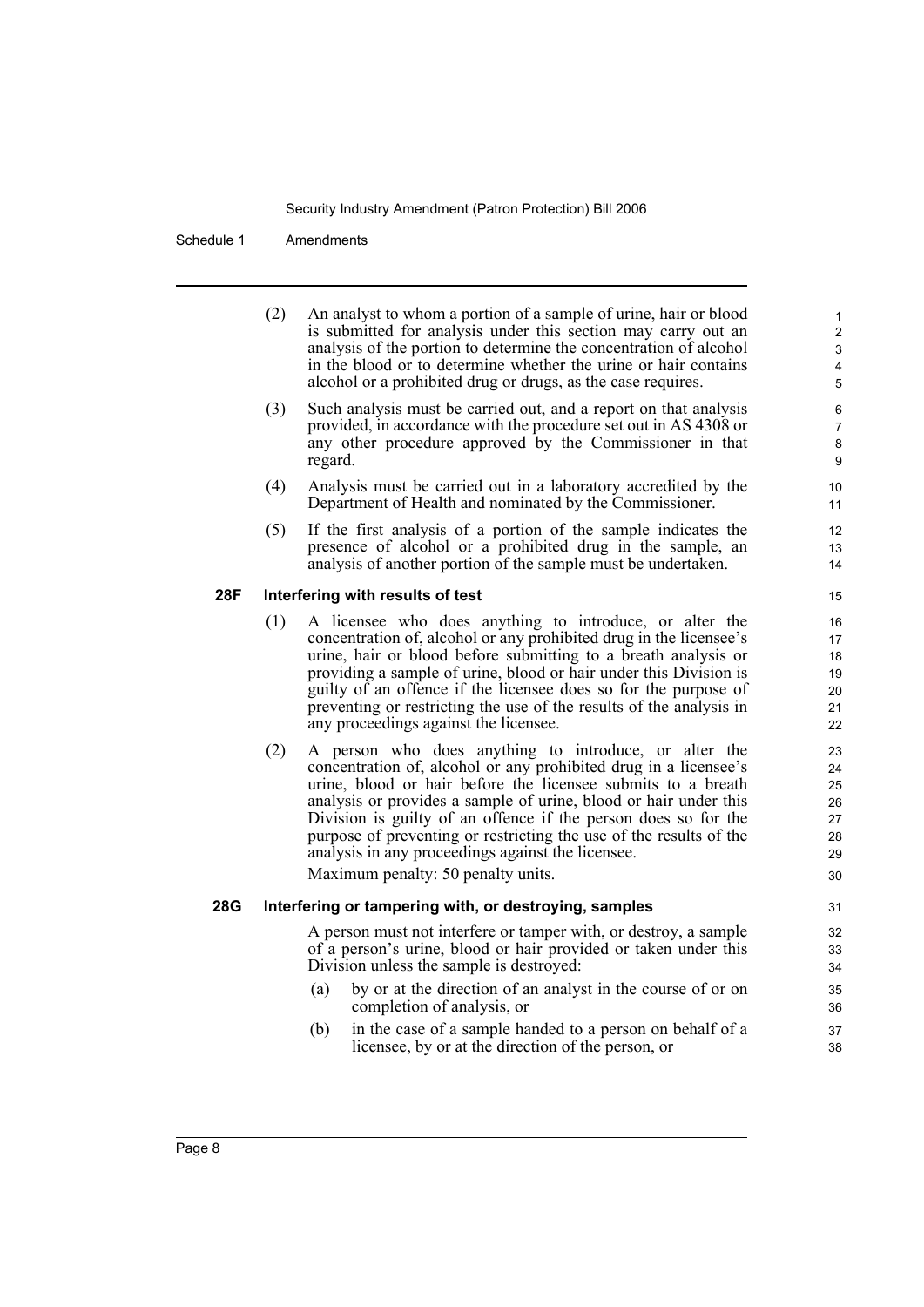Amendments Schedule 1

|        |                                                                                                            | (c) | after the expiration of 12 months commencing on the day<br>on which the sample was taken.                                                                                                                                                                                         | $\mathbf{1}$<br>$\overline{2}$      |  |
|--------|------------------------------------------------------------------------------------------------------------|-----|-----------------------------------------------------------------------------------------------------------------------------------------------------------------------------------------------------------------------------------------------------------------------------------|-------------------------------------|--|
|        | Maximum penalty: 50 penalty units.                                                                         |     |                                                                                                                                                                                                                                                                                   |                                     |  |
|        | 28H                                                                                                        |     | <b>Operation of Division</b>                                                                                                                                                                                                                                                      | 4                                   |  |
|        |                                                                                                            |     | Nothing in this Division affects:                                                                                                                                                                                                                                                 | 5                                   |  |
|        |                                                                                                            | (a) | any liability for an offence relating to the consumption or<br>supply of alcohol, or the use or supply of other drugs,<br>arising under the <i>Road Transport (Safety and Traffic</i><br>Management) Act 1999 or the Drug Misuse and<br>Trafficking Act 1985 or any other Act, or | 6<br>$\overline{7}$<br>8<br>9<br>10 |  |
|        |                                                                                                            | (b) | any right to conduct breath or other tests for the presence<br>of alcohol or other drugs in a person's body, under the<br>Road Transport (Safety and Traffic Management) Act<br>1999 or any other Act, or                                                                         | 11<br>12 <sup>2</sup><br>13<br>14   |  |
|        |                                                                                                            | (c) | any obligation or right under the Anti-Discrimination Act<br>1977, the Occupational Health and Safety Act 2000 or any<br>other Act.                                                                                                                                               | 15<br>16<br>17                      |  |
| [6]    |                                                                                                            |     | Section 36 Licence to be worn by licensee                                                                                                                                                                                                                                         | 18                                  |  |
|        |                                                                                                            |     | Omit "clearly visible" from section 36 (1) (as substituted by Schedule 1 [60]<br>to the Security Industry Amendment Act 2005).                                                                                                                                                    | 19<br>20                            |  |
|        |                                                                                                            |     | Insert instead "clearly readable at all times".                                                                                                                                                                                                                                   | 21                                  |  |
| [7]    | Section 36 (1A) (as inserted by Schedule 1 [61] to the Security Industry<br><b>Amendment Act 2005)</b>     |     |                                                                                                                                                                                                                                                                                   | 22<br>23                            |  |
|        |                                                                                                            |     | Omit "clearly visible". Insert instead "clearly readable at all times".                                                                                                                                                                                                           | 24                                  |  |
| [8]    |                                                                                                            |     | Section 36 (1A) (b) (as inserted by Schedule 1 [61] to the Security<br><b>Industry Amendment Act 2005)</b>                                                                                                                                                                        | 25<br>26                            |  |
|        |                                                                                                            |     | Omit "or above the level of the person's waist". Insert instead "chest level".                                                                                                                                                                                                    | 27                                  |  |
| [9]    | Section 36 (1A) (c) (as inserted by Schedule 1 [61] to the Security<br><b>Industry Amendment Act 2005)</b> |     |                                                                                                                                                                                                                                                                                   |                                     |  |
|        | Omit "or side".                                                                                            |     |                                                                                                                                                                                                                                                                                   | 30                                  |  |
| $[10]$ |                                                                                                            |     | Section 36 (1A) (d) (as inserted by Schedule 1 [61] to the Security<br><b>Industry Amendment Act 2005)</b>                                                                                                                                                                        | 31<br>32                            |  |
|        |                                                                                                            |     | Omit "visible". Insert instead "readable".                                                                                                                                                                                                                                        | 33                                  |  |
|        |                                                                                                            |     |                                                                                                                                                                                                                                                                                   |                                     |  |